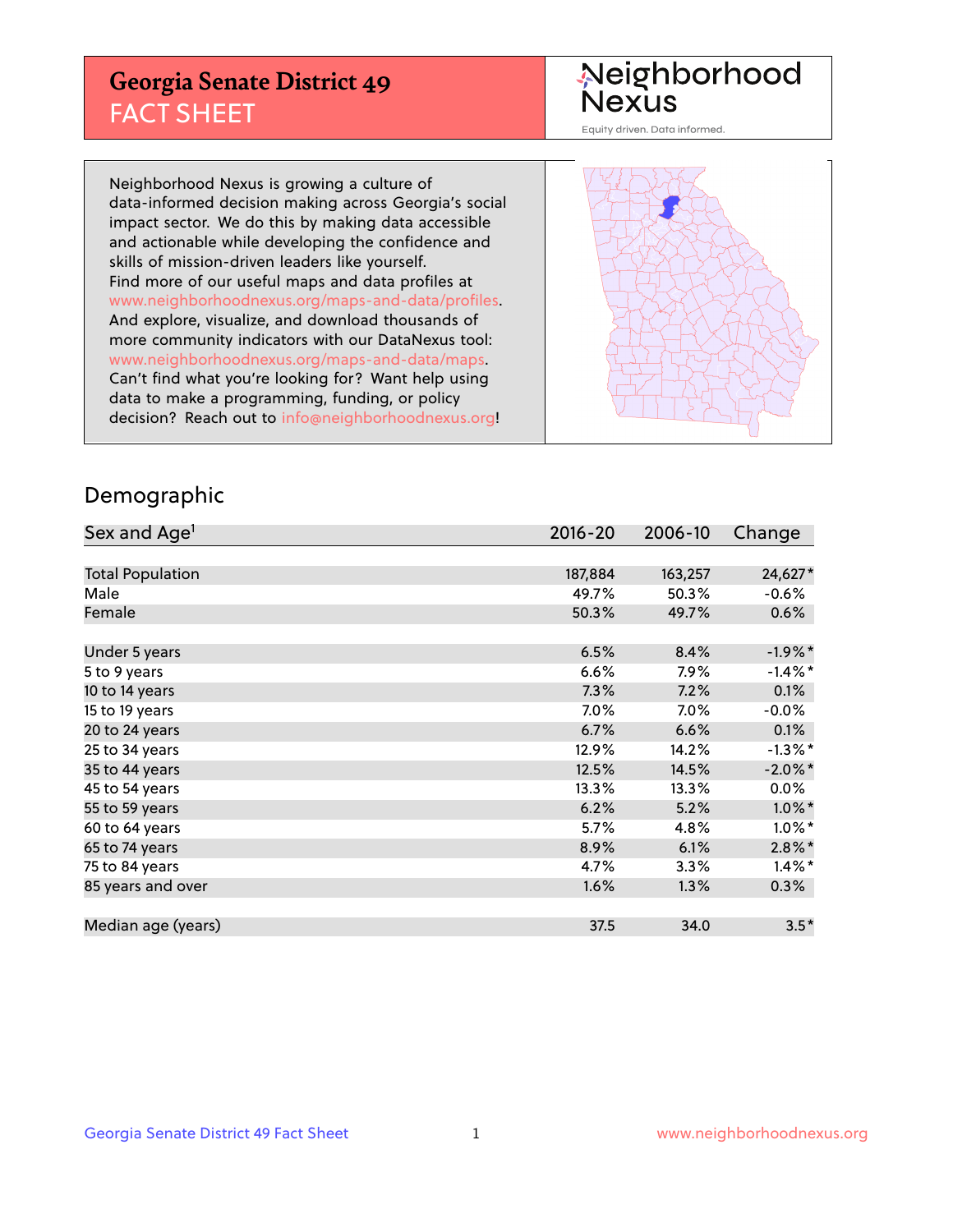# Demographic, continued...

| Race <sup>2</sup>                                            | $2016 - 20$ | 2006-10 | Change      |
|--------------------------------------------------------------|-------------|---------|-------------|
| Total population                                             | 187,884     | 163,257 | 24,627*     |
| One race                                                     | 94.1%       | 98.4%   | $-4.4\%$ *  |
| White                                                        | 80.9%       | 83.2%   | $-2.2\%$ *  |
| <b>Black or African American</b>                             | 7.2%        | 7.3%    | $-0.1%$     |
| American Indian and Alaska Native                            | 0.3%        | 0.3%    | $-0.1%$     |
| Asian                                                        | 1.9%        | 1.8%    | 0.1%        |
| Native Hawaiian and Other Pacific Islander                   | 0.0%        | 0.0%    | $-0.0%$     |
| Some other race                                              | 3.7%        | 5.8%    | $-2.1\%$ *  |
| Two or more races                                            | 5.9%        | 1.6%    | $4.4\%$ *   |
| Race alone or in combination with other race(s) <sup>3</sup> | $2016 - 20$ | 2006-10 | Change      |
| Total population                                             | 187,884     | 163,257 | 24,627*     |
| White                                                        | 86.7%       | 84.5%   | $2.2\%$ *   |
| <b>Black or African American</b>                             | 8.5%        | 8.0%    | 0.6%        |
| American Indian and Alaska Native                            | 0.8%        | 0.7%    | 0.0%        |
| Asian                                                        | 2.4%        | 2.1%    | 0.3%        |
| Native Hawaiian and Other Pacific Islander                   | 0.1%        | 0.0%    | 0.1%        |
| Some other race                                              | 7.7%        | 6.3%    | 1.3%        |
| Hispanic or Latino and Race <sup>4</sup>                     | $2016 - 20$ | 2006-10 | Change      |
| <b>Total population</b>                                      | 187,884     | 163,257 | 24,627*     |
| Hispanic or Latino (of any race)                             | 26.9%       | 24.4%   | $2.4\%$ *   |
| Not Hispanic or Latino                                       | 73.1%       | 75.6%   | $-2.4\%$ *  |
| White alone                                                  | 61.7%       | 65.4%   | $-3.7\%$ *  |
| <b>Black or African American alone</b>                       | 7.1%        | 7.1%    | $-0.0%$     |
| American Indian and Alaska Native alone                      | 0.1%        | 0.2%    | $-0.1%$     |
| Asian alone                                                  | 1.9%        | 1.8%    | 0.1%        |
| Native Hawaiian and Other Pacific Islander alone             | 0.0%        | 0.0%    | $-0.0%$     |
| Some other race alone                                        | 0.3%        | 0.1%    | 0.2%        |
| Two or more races                                            | 2.1%        | 1.0%    | $1.1\%$ *   |
| U.S. Citizenship Status <sup>5</sup>                         | $2016 - 20$ | 2006-10 | Change      |
| Foreign-born population                                      | 29,831      | 25,684  | $4,147*$    |
| Naturalized U.S. citizen                                     | 28.7%       | 17.1%   | 11.6%*      |
| Not a U.S. citizen                                           | 71.3%       | 82.9%   | $-11.6\%$ * |
|                                                              |             |         |             |
| Citizen, Voting Age Population <sup>6</sup>                  | $2016 - 20$ | 2006-10 | Change      |
| Citizen, 18 and over population                              | 121,677     | 98,603  | 23,074*     |
| Male                                                         | 48.4%       | 48.3%   | 0.1%        |
| Female                                                       | 51.6%       | 51.7%   | $-0.1%$     |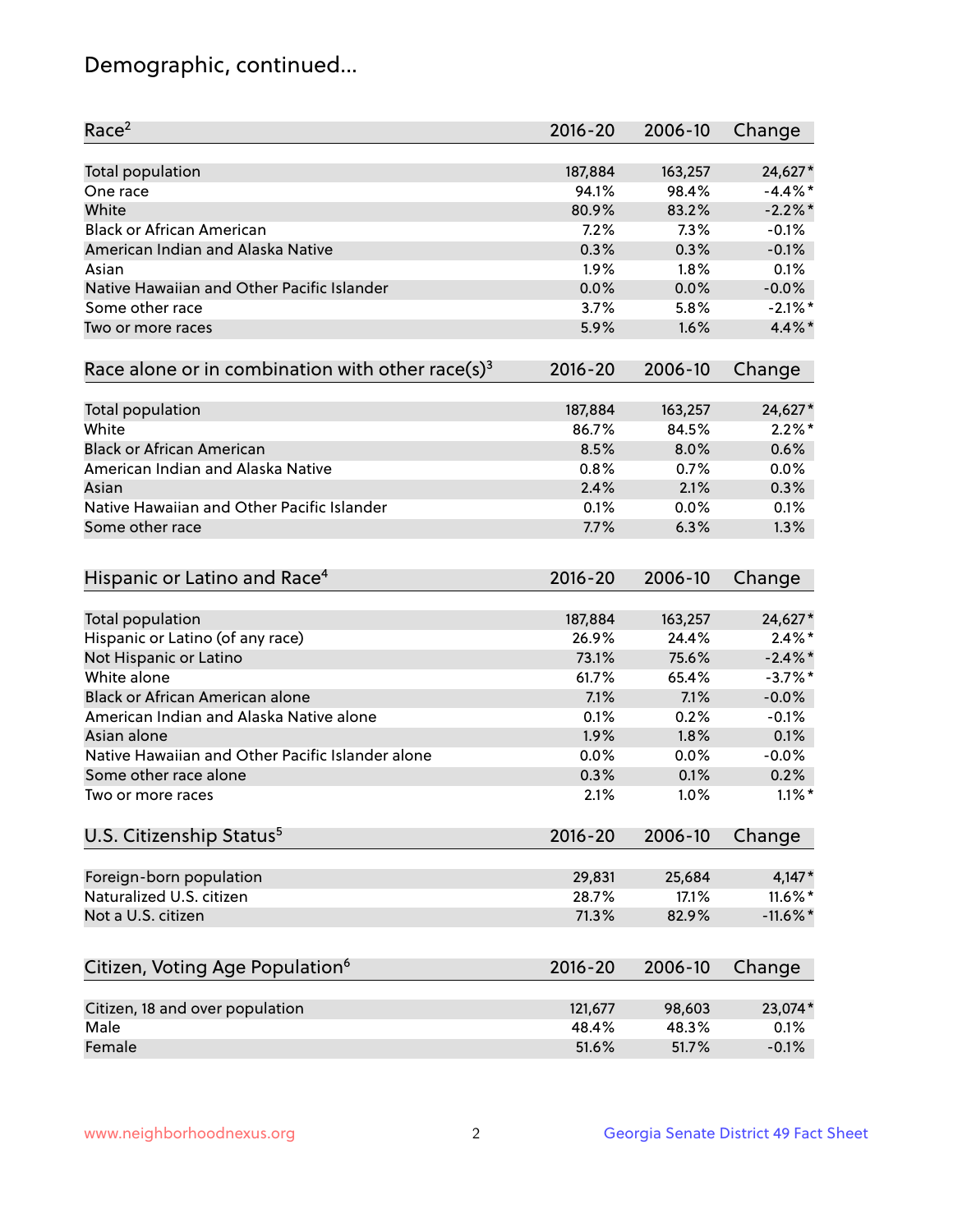#### Economic

| Income <sup>7</sup>                                 | 2016-20 | 2006-10 | Change     |
|-----------------------------------------------------|---------|---------|------------|
|                                                     |         |         |            |
| All households                                      | 61,938  | 56,414  | $5,524*$   |
| Less than \$10,000                                  | 4.0%    | 5.6%    | $-1.6\%$ * |
| \$10,000 to \$14,999                                | 3.2%    | 4.8%    | $-1.6\%$ * |
| \$15,000 to \$24,999                                | 8.3%    | 10.9%   | $-2.6\%$ * |
| \$25,000 to \$34,999                                | 8.9%    | 12.6%   | $-3.6\%$ * |
| \$35,000 to \$49,999                                | 13.2%   | 14.9%   | $-1.8%$    |
| \$50,000 to \$74,999                                | 19.1%   | 19.3%   | $-0.2%$    |
| \$75,000 to \$99,999                                | 13.9%   | 13.2%   | 0.7%       |
| \$100,000 to \$149,999                              | 16.3%   | 11.3%   | $5.0\%$ *  |
| \$150,000 to \$199,999                              | 6.7%    | 3.9%    | $2.7\%$ *  |
| \$200,000 or more                                   | 6.5%    | 3.5%    | $3.0\%$ *  |
| Median household income (dollars)                   | 65,487  | 51,305  | 14,182*    |
| Mean household income (dollars)                     | 89,172  | 68,480  | 20,692*    |
| With earnings                                       | 79.4%   | 83.1%   | $-3.7%$ *  |
| Mean earnings (dollars)                             | 84,732  | 66,885  | 17,847*    |
| <b>With Social Security</b>                         | 31.8%   | 24.0%   | $7.8\%$ *  |
| Mean Social Security income (dollars)               | 22,043  | 16,383  | 5,661*     |
| With retirement income                              | 23.0%   | 15.9%   | $7.1\%$ *  |
| Mean retirement income (dollars)                    | 29,650  | 22,429  | $7,221*$   |
| With Supplemental Security Income                   | 4.9%    | 2.2%    | $2.6\%$ *  |
| Mean Supplemental Security Income (dollars)         | 9,237   | 8,260   | 978        |
| With cash public assistance income                  | 2.3%    | 1.3%    | $1.1\%$    |
| Mean cash public assistance income (dollars)        | 1,426   | 2,811   | $-1,384$   |
| With Food Stamp/SNAP benefits in the past 12 months | 9.1%    | 9.1%    | 0.0%       |
|                                                     |         |         |            |
| Families                                            | 46,049  | 42,018  | 4,032*     |
| Less than \$10,000                                  | 2.8%    | 4.0%    | $-1.2%$    |
| \$10,000 to \$14,999                                | 1.8%    | 3.4%    | $-1.6\%$ * |
| \$15,000 to \$24,999                                | 6.4%    | 9.2%    | $-2.8\%$ * |
| \$25,000 to \$34,999                                | 7.3%    | 11.9%   | $-4.7%$ *  |
| \$35,000 to \$49,999                                | 11.8%   | 14.0%   | $-2.2%$ *  |
| \$50,000 to \$74,999                                | 20.1%   | 20.9%   | $-0.9%$    |
| \$75,000 to \$99,999                                | 14.6%   | 14.4%   | 0.3%       |
| \$100,000 to \$149,999                              | 19.3%   | 13.3%   | $6.0\%$ *  |
| \$150,000 to \$199,999                              | 8.3%    | 4.6%    | $3.6\%$ *  |
| \$200,000 or more                                   | 7.8%    | 4.3%    | $3.4\%$ *  |
| Median family income (dollars)                      | 74,914  | 58,380  | 16,534*    |
| Mean family income (dollars)                        | 98,787  | 75,670  | 23,118*    |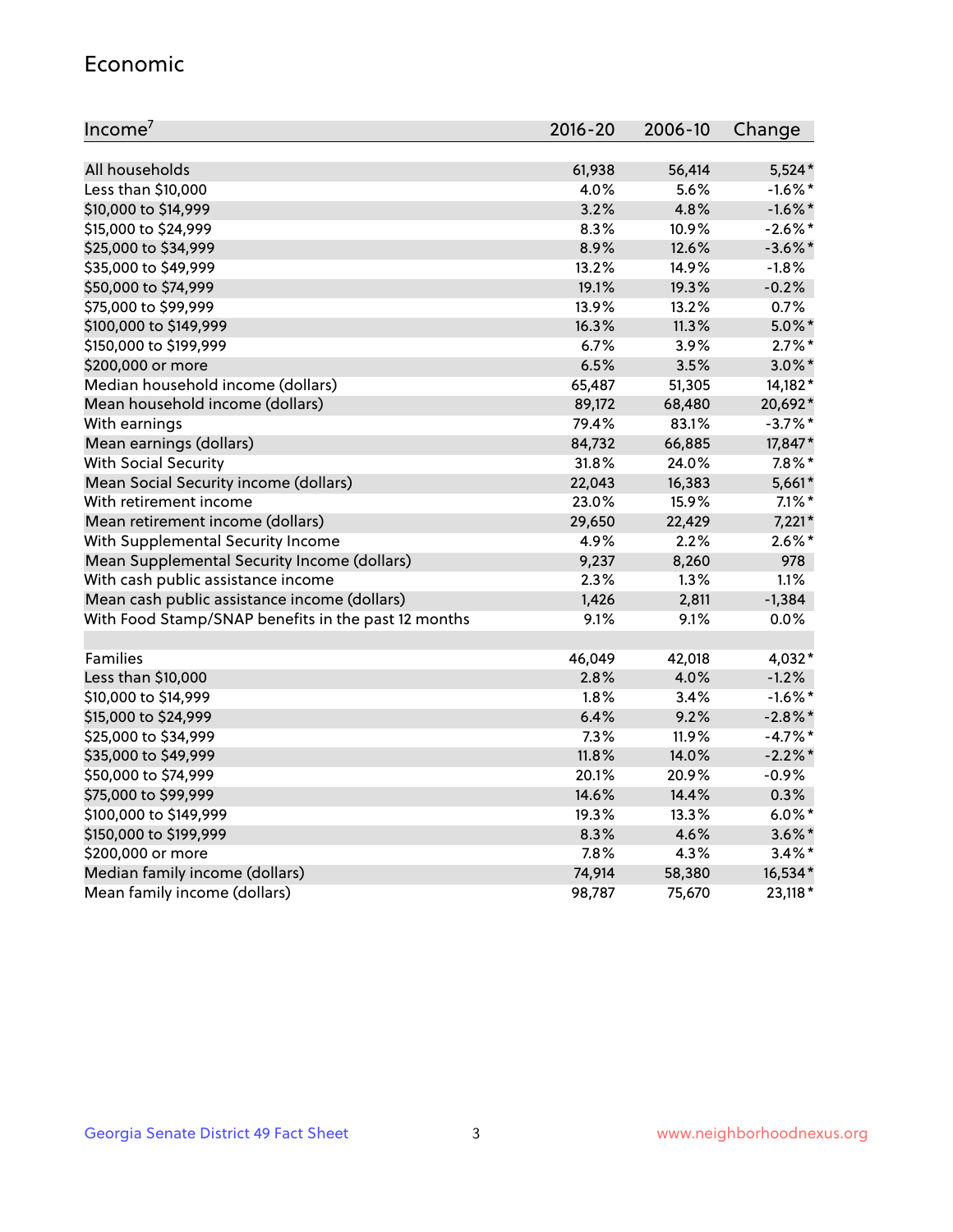#### Economic, continued...

| Income, continued <sup>8</sup>                           | $2016 - 20$ | 2006-10 | Change   |
|----------------------------------------------------------|-------------|---------|----------|
|                                                          |             |         |          |
| Nonfamily households                                     | 15,889      | 14,396  | 1,492*   |
| Median nonfamily income (dollars)                        | 36,899      | 31,115  | 5,784*   |
| Mean nonfamily income (dollars)                          | 55,244      | 43,259  | 11,985*  |
|                                                          |             |         |          |
| Median earnings for workers (dollars)                    | 31,454      | 27,924  | 3,530*   |
| Median earnings for male full-time, year-round workers   | 43,112      | 39,555  | 3,556*   |
| (dollars)                                                |             |         |          |
| Median earnings for female full-time, year-round workers | 34,696      | 32,598  | $2,098*$ |
| (dollars)                                                |             |         |          |
|                                                          |             |         |          |
| Per capita income (dollars)                              | 31,214      | 24,134  | 7,080*   |
|                                                          |             |         |          |
|                                                          | 2016-20     | 2006-10 |          |
| Families and People Below Poverty Level <sup>9</sup>     |             |         | Change   |
| <b>All families</b>                                      | 9.9%        | 11.3%   | $-1.5%$  |
| With related children under 18 years                     | 16.5%       | 17.3%   | $-0.7%$  |
| With related children under 5 years only                 | 9.2%        | 15.7%   | $-6.5%$  |
| Married couple families                                  | 5.9%        | 7.3%    | $-1.3%$  |
| With related children under 18 years                     | 9.2%        | 10.8%   | $-1.6%$  |
| With related children under 5 years only                 | 7.7%        | 10.0%   | $-2.3%$  |
| Families with female householder, no husband present     | 26.9%       | 25.7%   | 1.2%     |
| With related children under 18 years                     | 37.8%       | 34.9%   | 2.9%     |
|                                                          | 20.1%       |         | $-15.3%$ |
| With related children under 5 years only                 |             | 35.4%   |          |
| All people                                               | 13.5%       | 15.0%   | $-1.5%$  |
| Under 18 years                                           | 22.3%       | 21.7%   | 0.6%     |
| Related children under 18 years                          | 22.1%       | 21.6%   | 0.5%     |
| Related children under 5 years                           | 25.4%       | 25.1%   | 0.4%     |
| Related children 5 to 17 years                           | 20.9%       | 20.1%   | 0.9%     |
| 18 years and over                                        | 10.6%       | 12.3%   | $-1.7%$  |
| 18 to 64 years                                           | 11.2%       | 12.4%   | $-1.2%$  |
| 65 years and over                                        | 8.2%        | 11.5%   | $-3.3%$  |
| People in families                                       | 11.9%       | 13.5%   | $-1.6%$  |
| Unrelated individuals 15 years and over                  | 23.7%       | 24.0%   | $-0.2%$  |
|                                                          |             |         |          |
| Non-Hispanic white people                                | 8.0%        | 9.0%    | $-1.1%$  |
| Black or African-American people                         | 14.2%       | 23.8%   | $-9.6%$  |
| Asian people                                             | 1.3%        | 6.1%    | $-4.8%$  |
| Hispanic or Latino people                                | 27.0%       | 29.1%   | $-2.1%$  |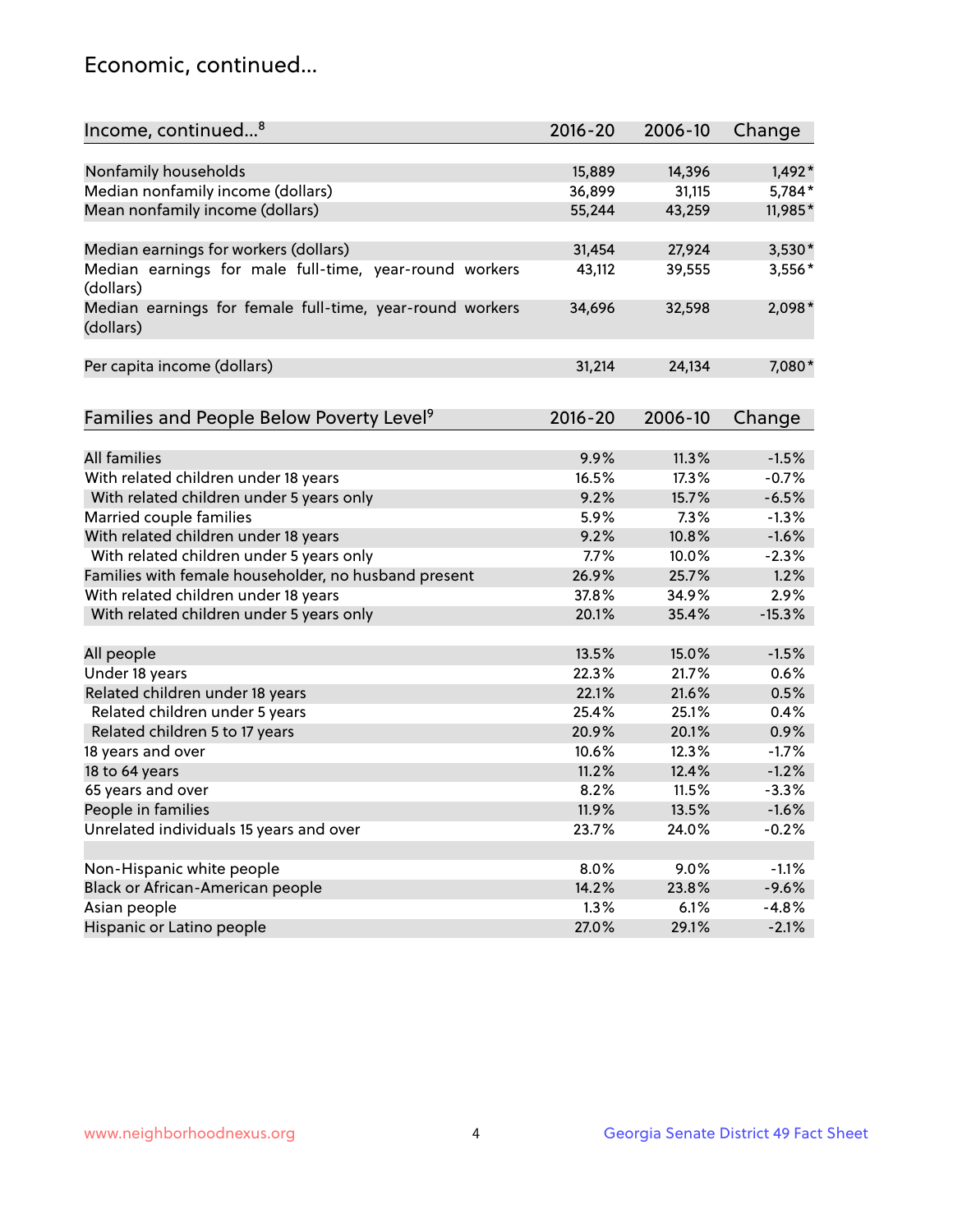# Employment

| Employment Status <sup>10</sup>                                                               | $2016 - 20$ | 2006-10 | Change     |
|-----------------------------------------------------------------------------------------------|-------------|---------|------------|
|                                                                                               |             |         |            |
| Population 16 years and over                                                                  | 146,766     | 122,573 | 24,194*    |
| In labor force                                                                                | 63.4%       | 64.6%   | $-1.2%$    |
| Civilian labor force                                                                          | 63.4%       | 64.5%   | $-1.1%$    |
| Employed                                                                                      | 61.0%       | 60.5%   | 0.5%       |
| Unemployed                                                                                    | 2.3%        | 3.9%    | $-1.6%$    |
| <b>Armed Forces</b>                                                                           | 0.1%        | 0.2%    | $-0.1%$    |
| Not in labor force                                                                            | 36.6%       | 35.4%   | 1.2%       |
|                                                                                               |             |         |            |
| Civilian labor force                                                                          | 92,992      | 79,017  | 13,974*    |
| <b>Unemployment Rate</b>                                                                      | 3.6%        | 6.1%    | $-2.5%$    |
| Females 16 years and over                                                                     | 74,629      | 61,421  | 13,208*    |
| In labor force                                                                                | 55.9%       | 57.0%   | $-1.1%$    |
| Civilian labor force                                                                          | 55.8%       | 57.0%   | $-1.2%$    |
| Employed                                                                                      | 53.6%       | 53.4%   | 0.2%       |
|                                                                                               |             |         |            |
| Own children of the householder under 6 years                                                 | 13,863      | 15,657  | $-1,794*$  |
| All parents in family in labor force                                                          | 61.6%       | 57.7%   | 3.9%       |
| Own children of the householder 6 to 17 years                                                 | 31,005      | 27,400  | $3,605*$   |
| All parents in family in labor force                                                          | 65.8%       | 68.4%   | $-2.6%$    |
|                                                                                               |             |         |            |
| Industry <sup>11</sup>                                                                        | $2016 - 20$ | 2006-10 | Change     |
|                                                                                               |             |         |            |
| Civilian employed population 16 years and over                                                | 89,601      | 74,189  | 15,411*    |
| Agriculture, forestry, fishing and hunting, and mining                                        | 0.9%        | 1.7%    | $-0.7%$    |
| Construction                                                                                  | 9.2%        | 11.2%   | $-2.0\%$ * |
| Manufacturing                                                                                 | 18.7%       | 19.9%   | $-1.2%$    |
| Wholesale trade                                                                               | 4.0%        | 4.8%    | $-0.8%$    |
| Retail trade                                                                                  | 11.4%       | 10.9%   | 0.4%       |
| Transportation and warehousing, and utilities                                                 | 5.1%        | 4.2%    | 0.8%       |
| Information                                                                                   | 1.4%        | 1.7%    | $-0.4%$    |
| Finance and insurance, and real estate and rental and leasing                                 | 4.8%        | 5.3%    | $-0.4%$    |
| Professional, scientific, and management, and administrative<br>and waste management services | $9.9\%$     | 7.9%    | $1.9\%$ *  |
| Educational services, and health care and social assistance                                   | 18.1%       | 18.5%   | $-0.4%$    |
| Arts, entertainment, and recreation, and accommodation and                                    | 8.3%        | 6.4%    | $1.9\%$ *  |
| food services                                                                                 |             |         |            |
| Other services, except public administration                                                  | 5.9%        | 4.2%    | $1.6\%$ *  |
| Public administration                                                                         | 2.4%        | 3.1%    | $-0.7%$    |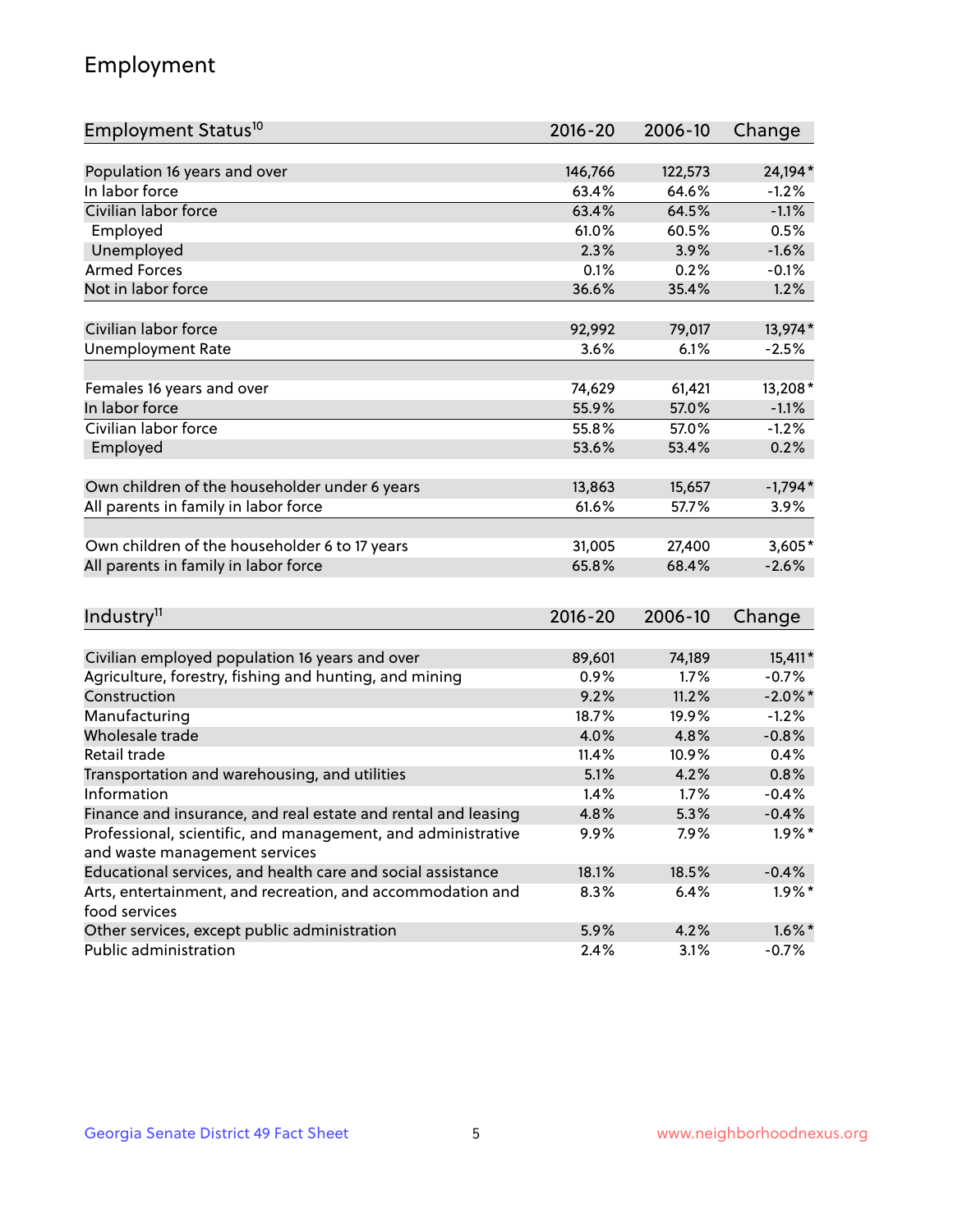# Employment, continued...

| Occupation <sup>12</sup>                                     | $2016 - 20$ | 2006-10 | Change     |
|--------------------------------------------------------------|-------------|---------|------------|
| Civilian employed population 16 years and over               | 89,601      | 74,189  | 15,411*    |
| Management, business, science, and arts occupations          | 32.0%       | 28.5%   | $3.5%$ *   |
| Service occupations                                          | 14.3%       | 14.0%   | 0.2%       |
| Sales and office occupations                                 | 21.8%       | 23.2%   | $-1.4\%$ * |
| and<br>maintenance<br>Natural<br>resources,<br>construction, | 11.5%       | 14.0%   | $-2.5%$ *  |
| occupations                                                  |             |         |            |
| Production, transportation, and material moving occupations  | 20.4%       | 20.2%   | 0.2%       |
| Class of Worker <sup>13</sup>                                | $2016 - 20$ | 2006-10 | Change     |
|                                                              |             |         |            |
| Civilian employed population 16 years and over               | 89,601      | 74,189  | 15,411*    |
| Private wage and salary workers                              | 83.2%       | 82.2%   | 1.1%       |
| Government workers                                           | 10.6%       | 12.6%   | $-2.0%$    |
| Self-employed in own not incorporated business workers       | 6.1%        | 4.9%    | $1.1\%$ *  |
| Unpaid family workers                                        | 0.1%        | 0.3%    | $-0.2%$    |
| Job Flows <sup>14</sup>                                      | 2019        | 2010    | Change     |
|                                                              |             |         |            |
| Total Jobs in district                                       | 92,439      | 66,667  | 25,772     |
| Held by residents of district                                | 39.1%       | 41.4%   | $-2.3%$    |
| Held by non-residents of district                            | 60.9%       | 58.6%   | 2.3%       |
| Jobs by Industry Sector <sup>15</sup>                        | 2019        | 2010    | Change     |
| Total Jobs in district                                       |             |         |            |
|                                                              | 92,439      | 66,667  | 25,772     |
| Goods Producing sectors                                      | 29.3%       | 25.0%   | 4.3%       |
| Trade, Transportation, and Utilities sectors                 | 19.5%       | 19.5%   | $-0.0%$    |
| All Other Services sectors                                   | 51.2%       | 55.4%   | $-4.2%$    |
| Total Jobs in district held by district residents            | 36,136      | 27,615  | 8,521      |
| <b>Goods Producing sectors</b>                               | 34.0%       | 28.5%   | 5.4%       |
| Trade, Transportation, and Utilities sectors                 | 14.6%       | 15.4%   | $-0.7%$    |
| All Other Services sectors                                   | 51.4%       | 56.1%   | $-4.7%$    |
|                                                              |             |         |            |
| Jobs by Earnings <sup>16</sup>                               | 2019        | 2010    | Change     |
|                                                              |             |         |            |
| Total Jobs in district                                       | 92,439      | 66,667  | 25,772     |
| Jobs with earnings \$1250/month or less                      | 20.2%       | 24.1%   | $-3.9%$    |
| Jobs with earnings \$1251/month to \$3333/month              | 38.5%       | 44.8%   | $-6.3%$    |
| Jobs with earnings greater than \$3333/month                 | 41.2%       | 31.1%   | 10.1%      |
| Total Jobs in district held by district residents            | 36,136      | 27,615  | 8,521      |
| Jobs with earnings \$1250/month or less                      | 20.0%       | 23.3%   | $-3.3%$    |
| Jobs with earnings \$1251/month to \$3333/month              | 40.7%       | 45.5%   | $-4.8%$    |
| Jobs with earnings greater than \$3333/month                 | 39.3%       | 31.2%   | 8.1%       |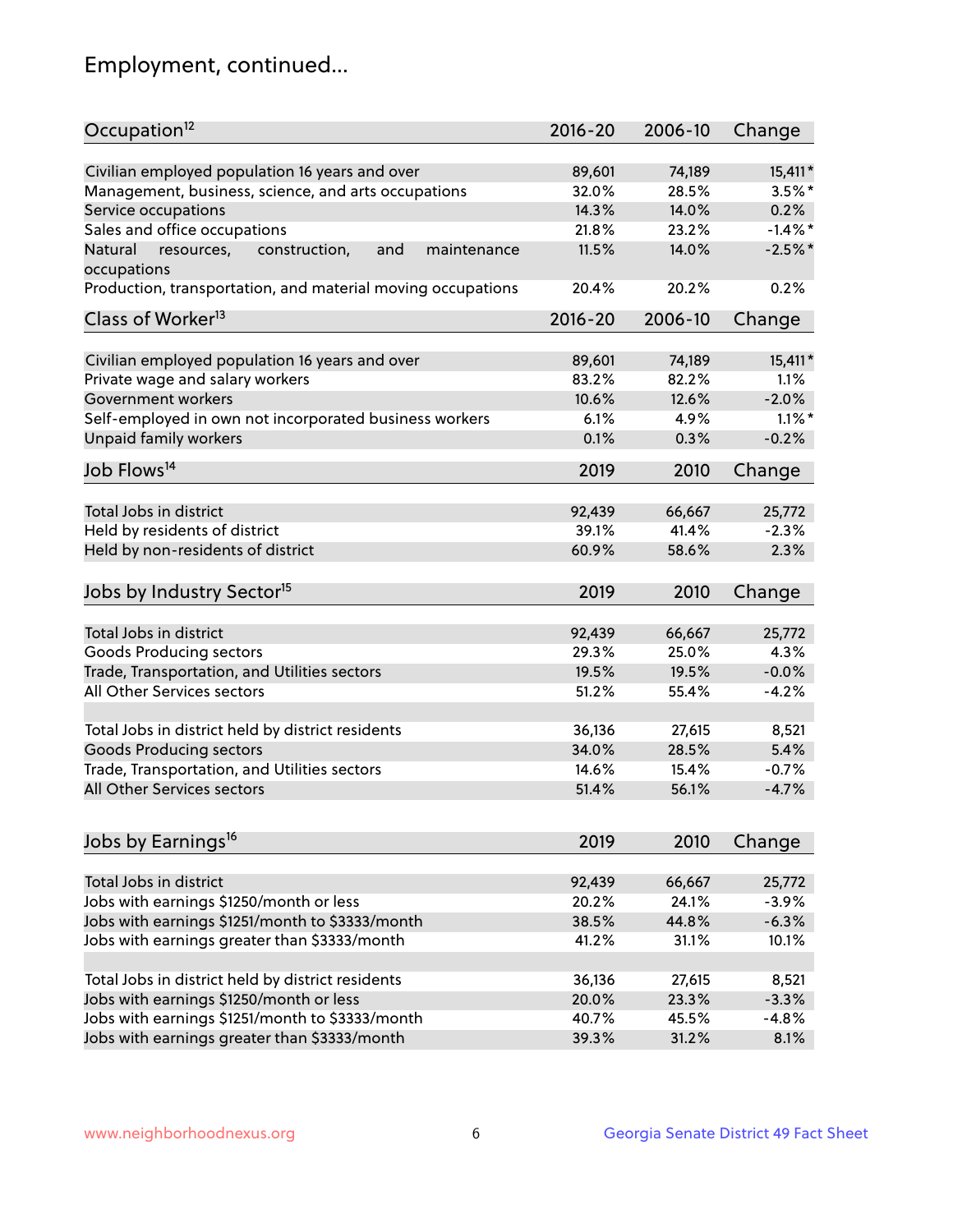# Employment, continued...

| 2019   | 2010   | Change  |
|--------|--------|---------|
|        |        |         |
| 92,439 | 66,667 | 25,772  |
| 24.0%  | 23.3%  | 0.7%    |
| 55.1%  | 60.4%  | $-5.3%$ |
| 20.9%  | 16.4%  | 4.6%    |
|        |        |         |
| 36,136 | 27,615 | 8,521   |
| 23.7%  | 21.4%  | 2.3%    |
| 53.9%  | 60.1%  | $-6.2%$ |
| 22.4%  | 18.5%  | 3.9%    |
|        |        |         |

#### Education

| School Enrollment <sup>18</sup>                | $2016 - 20$ | 2006-10 | Change     |
|------------------------------------------------|-------------|---------|------------|
|                                                |             |         |            |
| Population 3 years and over enrolled in school | 46,293      | 40,780  | $5,512*$   |
| Nursery school, preschool                      | 5.9%        | 6.1%    | $-0.2%$    |
| Kindergarten                                   | 4.7%        | 6.3%    | $-1.6\%$ * |
| Elementary school (grades 1-8)                 | 46.6%       | 47.4%   | $-0.8%$    |
| High school (grades 9-12)                      | 22.4%       | 22.2%   | 0.2%       |
| College or graduate school                     | 20.4%       | 18.0%   | 2.3%       |
| Educational Attainment <sup>19</sup>           | $2016 - 20$ | 2006-10 | Change     |
|                                                |             |         |            |
| Population 25 years and over                   | 123,887     | 102,530 | $21,357*$  |
| Less than 9th grade                            | 10.7%       | 11.2%   | $-0.5%$    |
| 9th to 12th grade, no diploma                  | 8.9%        | 11.7%   | $-2.8\%$ * |
| High school graduate (includes equivalency)    | 28.0%       | 30.1%   | $-2.1\%$ * |
| Some college, no degree                        | 20.8%       | 19.5%   | 1.3%       |
| Associate's degree                             | 6.9%        | 5.9%    | $1.0\%$ *  |
| Bachelor's degree                              | 15.2%       | 13.8%   | $1.5\%$ *  |
| Graduate or professional degree                | 9.6%        | 7.9%    | $1.7\%$ *  |
|                                                |             |         |            |
| Percent high school graduate or higher         | 80.5%       | 77.2%   | $3.3\%$ *  |
| Percent bachelor's degree or higher            | 24.8%       | 21.7%   | $3.1\%$ *  |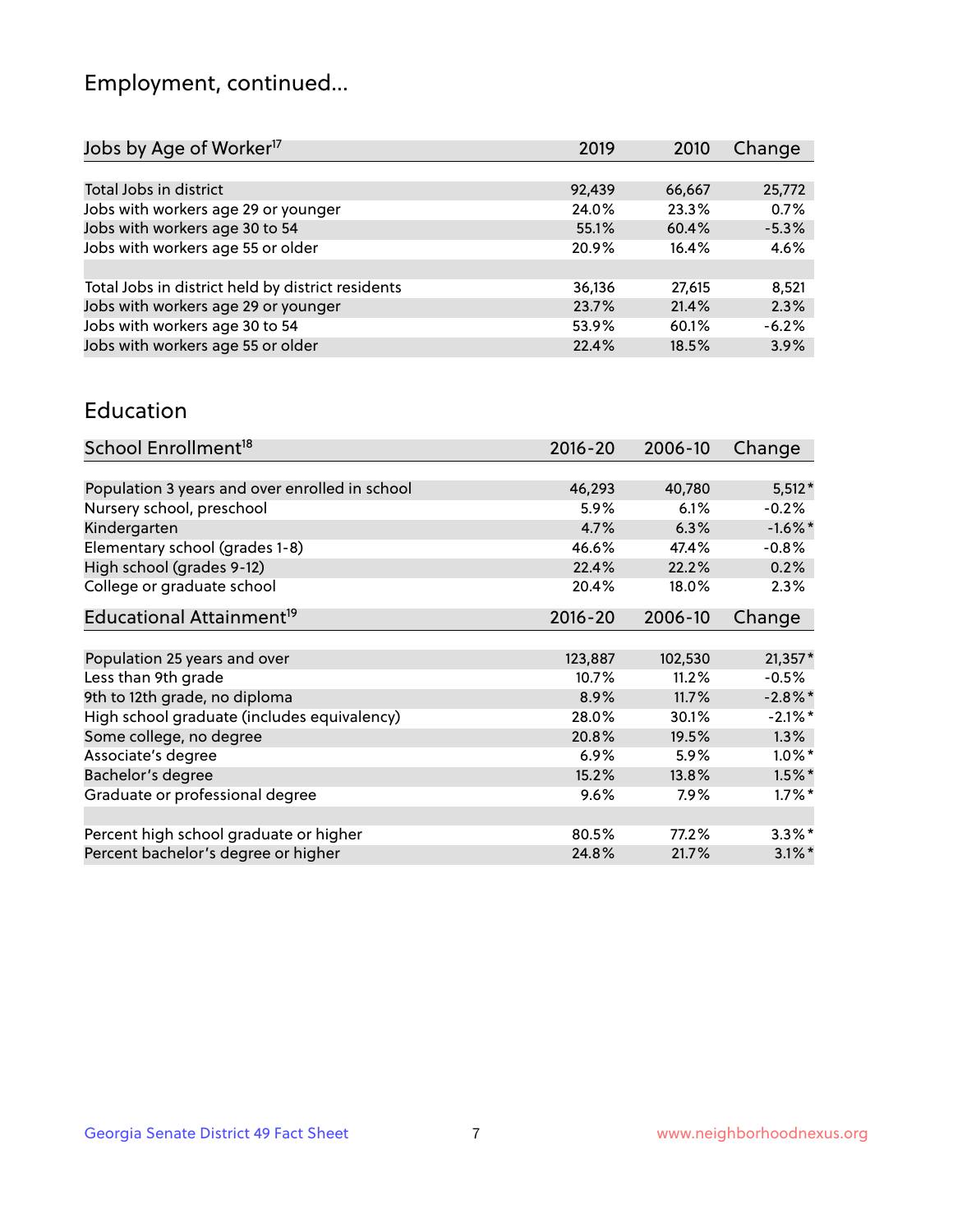#### Housing

| Households by Type <sup>20</sup>                     | 2016-20     | 2006-10 | Change     |
|------------------------------------------------------|-------------|---------|------------|
|                                                      |             |         |            |
| <b>Total households</b>                              | 61,938      | 56,414  | $5,524*$   |
| Family households (families)                         | 74.3%       | 74.5%   | $-0.1%$    |
| With own children under 18 years                     | 30.7%       | 36.0%   | $-5.2%$    |
| Married-couple family                                | 56.3%       | 56.6%   | $-0.3%$    |
| With own children of the householder under 18 years  | 22.0%       | 26.5%   | $-4.4\%$ * |
| Male householder, no wife present, family            | 5.2%        | 5.5%    | $-0.3%$    |
| With own children of the householder under 18 years  | 2.2%        | 2.8%    | $-0.6%$    |
| Female householder, no husband present, family       | 12.9%       | 12.4%   | 0.5%       |
| With own children of the householder under 18 years  | 6.5%        | 6.7%    | $-0.2%$    |
| Nonfamily households                                 | 25.7%       | 25.5%   | 0.1%       |
| Householder living alone                             | 20.8%       | 20.6%   | 0.2%       |
| 65 years and over                                    | 8.9%        | 6.8%    | $2.1\%$ *  |
| Households with one or more people under 18 years    | 35.8%       | 39.8%   | $-4.1\%$ * |
| Households with one or more people 65 years and over | 30.7%       | 21.9%   | 8.9%*      |
|                                                      |             |         |            |
| Average household size                               | 3.01        | 2.81    | $0.19*$    |
| Average family size                                  | 3.49        | 3.25    | $0.24*$    |
| Housing Occupancy <sup>21</sup>                      | $2016 - 20$ | 2006-10 | Change     |
| Total housing units                                  | 70,337      | 62,623  | $7,714*$   |
| Occupied housing units                               | 88.1%       | 90.1%   | $-2.0\%$ * |
| Vacant housing units                                 | 11.9%       | 9.9%    | $2.0\%$ *  |
|                                                      |             |         |            |
| Homeowner vacancy rate                               | 1.8         | 2.6     | $-0.8$     |
| Rental vacancy rate                                  | 5.4         | 6.6     | $-1.2$     |
| Units in Structure <sup>22</sup>                     | 2016-20     | 2006-10 | Change     |
| Total housing units                                  | 70,337      | 62,623  | $7,714*$   |
| 1-unit, detached                                     | 71.9%       | 72.4%   | $-0.5%$    |
| 1-unit, attached                                     | 2.8%        | 2.2%    | 0.6%       |
| 2 units                                              | 1.3%        | 1.4%    | $-0.1%$    |
| 3 or 4 units                                         | 1.8%        | 2.5%    | $-0.8%$    |
| 5 to 9 units                                         | 3.1%        | 3.1%    | $-0.0%$    |
| 10 to 19 units                                       | 4.4%        | 3.6%    | 0.7%       |
| 20 or more units                                     | 5.3%        | 4.3%    | 1.0%       |
| Mobile home                                          | 9.5%        | 10.4%   | $-0.9%$    |
| Boat, RV, van, etc.                                  | 0.1%        | 0.1%    | $-0.0%$    |
|                                                      |             |         |            |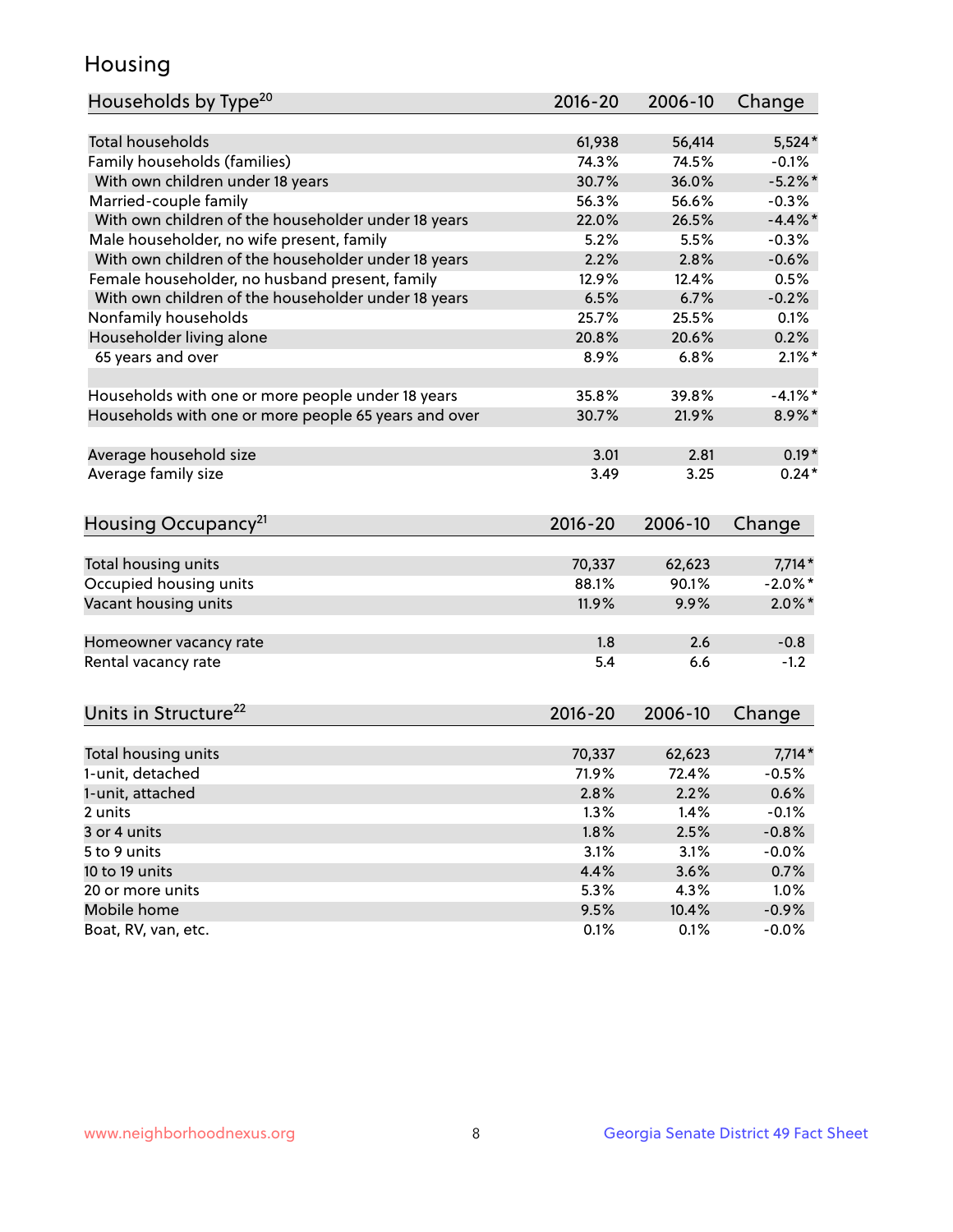# Housing, Continued...

| Year Structure Built <sup>23</sup>             | 2016-20     | 2006-10 | Change     |
|------------------------------------------------|-------------|---------|------------|
| Total housing units                            | 70,337      | 62,623  | $7,714*$   |
| Built 2014 or later                            | 6.8%        | (X)     | (X)        |
| Built 2010 to 2013                             | 2.7%        | (X)     | (X)        |
| Built 2000 to 2009                             | 24.3%       | 24.6%   | $-0.3%$    |
| Built 1990 to 1999                             | 22.7%       | 24.5%   | $-1.8\%$ * |
| Built 1980 to 1989                             | 15.8%       | 18.3%   | $-2.5%$ *  |
| Built 1970 to 1979                             | 12.2%       | 12.4%   | $-0.2%$    |
| Built 1960 to 1969                             | 5.9%        | 8.2%    | $-2.3\%$ * |
| Built 1950 to 1959                             | 4.8%        | 6.3%    | $-1.5%$ *  |
| Built 1940 to 1949                             | 2.1%        | 3.2%    | $-1.1%$    |
| Built 1939 or earlier                          | 2.7%        | 2.4%    | 0.3%       |
| Housing Tenure <sup>24</sup>                   | $2016 - 20$ | 2006-10 | Change     |
| Occupied housing units                         | 61,938      | 56,414  | $5,524*$   |
| Owner-occupied                                 | 68.7%       | 68.2%   | 0.4%       |
| Renter-occupied                                | 31.3%       | 31.8%   | $-0.4%$    |
| Average household size of owner-occupied unit  | 2.98        | 2.76    | $0.22*$    |
| Average household size of renter-occupied unit | 3.07        | 2.92    | 0.14       |
| Residence 1 Year Ago <sup>25</sup>             | $2016 - 20$ | 2006-10 | Change     |
| Population 1 year and over                     | 185,938     | 160,459 | 25,479*    |
| Same house                                     | 86.8%       | 84.7%   | $2.1\%$ *  |
| Different house in the U.S.                    | 12.9%       | 15.0%   | $-2.1\%$ * |
| Same county                                    | 6.3%        | 9.2%    | $-2.9\%$ * |
| Different county                               | 6.6%        | 5.8%    | 0.8%       |
| Same state                                     | 4.4%        | 4.1%    | 0.3%       |
| Different state                                | 2.2%        | 1.7%    | 0.6%       |
| Abroad                                         | 0.3%        | 0.3%    | $-0.0%$    |
| Value of Housing Unit <sup>26</sup>            | $2016 - 20$ | 2006-10 | Change     |
| Owner-occupied units                           | 42,540      | 38,501  | 4,040*     |
| Less than \$50,000                             | 5.6%        | 5.3%    | 0.3%       |
| \$50,000 to \$99,999                           | 6.5%        | 7.9%    | $-1.4%$    |
| \$100,000 to \$149,999                         | 12.8%       | 20.7%   | $-7.9%$ *  |
| \$150,000 to \$199,999                         | 19.8%       | 23.2%   | $-3.4\%$ * |
| \$200,000 to \$299,999                         | 24.3%       | 19.7%   | 4.6%*      |
| \$300,000 to \$499,999                         | 20.4%       | 14.9%   | $5.5%$ *   |
| \$500,000 to \$999,999                         | 9.4%        | 6.2%    | $3.2\%$ *  |
| \$1,000,000 or more                            | 1.2%        | 2.1%    | $-0.9%$    |
| Median (dollars)                               | 219,920     | 179,886 | 40,034*    |
| Mortgage Status <sup>27</sup>                  | $2016 - 20$ | 2006-10 | Change     |
| Owner-occupied units                           | 42,540      | 38,501  | 4,040*     |
| Housing units with a mortgage                  | 63.0%       | 72.1%   | $-9.1\%$ * |
| Housing units without a mortgage               | 37.0%       | 27.9%   | $9.1\%$ *  |
|                                                |             |         |            |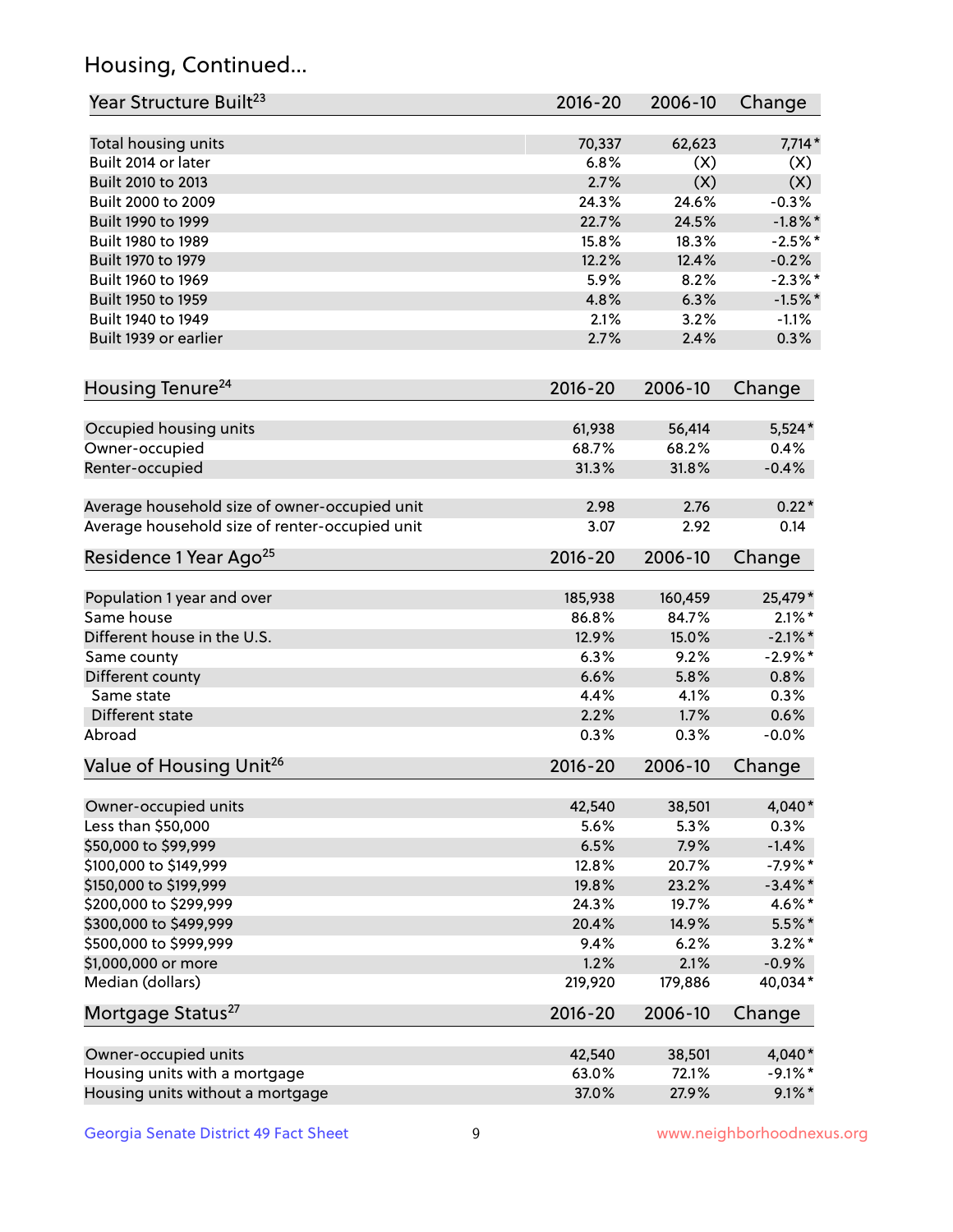# Housing, Continued...

| Selected Monthly Owner Costs <sup>28</sup>                                            | 2016-20     | 2006-10 | Change     |
|---------------------------------------------------------------------------------------|-------------|---------|------------|
| Housing units with a mortgage                                                         | 26,813      | 27,769  | $-955$     |
| Less than \$300                                                                       | 0.1%        | 0.1%    | 0.0%       |
| \$300 to \$499                                                                        | 0.9%        | 1.0%    | $-0.1%$    |
| \$500 to \$999                                                                        | 17.9%       | 16.2%   | 1.8%       |
| \$1,000 to \$1,499                                                                    | 35.7%       | 38.1%   | $-2.4%$    |
| \$1,500 to \$1,999                                                                    | 22.5%       | 21.4%   | 1.1%       |
| \$2,000 to \$2,999                                                                    | 16.2%       | 15.9%   | 0.3%       |
| \$3,000 or more                                                                       | 6.8%        | 7.5%    | $-0.7%$    |
| Median (dollars)                                                                      | 1,433       | 1,424   | 9          |
|                                                                                       |             |         |            |
| Housing units without a mortgage                                                      | 15,727      | 10,732  | 4,995*     |
| Less than \$150                                                                       | 1.9%        | 4.1%    | $-2.2%$    |
| \$150 to \$249                                                                        | 8.3%        | 18.1%   | $-9.8\%$ * |
| \$250 to \$349                                                                        | 19.3%       | 23.8%   | $-4.6%$    |
| \$350 to \$499                                                                        | 30.4%       | 24.8%   | $5.6\%$ *  |
| \$500 to \$699                                                                        | 23.1%       | 18.2%   | 5.0%       |
| \$700 or more                                                                         | 17.0%       | 11.0%   | $6.0\%$ *  |
| Median (dollars)                                                                      | 454         | 366     | 88*        |
| Selected Monthly Owner Costs as a Percentage of<br>Household Income <sup>29</sup>     | $2016 - 20$ | 2006-10 | Change     |
| Housing units with a mortgage (excluding units where<br>SMOCAPI cannot be computed)   | 26,732      | 27,691  | $-958$     |
| Less than 20.0 percent                                                                | 49.4%       | 33.2%   | 16.2%*     |
| 20.0 to 24.9 percent                                                                  | 15.4%       | 16.7%   | $-1.3%$    |
| 25.0 to 29.9 percent                                                                  | 9.6%        | 13.1%   | $-3.4\%$ * |
| 30.0 to 34.9 percent                                                                  | 7.0%        | 9.9%    | $-2.8\%$ * |
| 35.0 percent or more                                                                  | 18.6%       | 27.2%   | $-8.6\%$ * |
| Not computed                                                                          | 81          | 78      | 3          |
| Housing unit without a mortgage (excluding units where<br>SMOCAPI cannot be computed) | 15,461      | 10,552  | 4,909*     |
| Less than 10.0 percent                                                                | 58.0%       | 43.4%   | 14.6%*     |
| 10.0 to 14.9 percent                                                                  | 17.1%       | 19.8%   | $-2.8%$    |
| 15.0 to 19.9 percent                                                                  | 7.7%        | 11.8%   | $-4.1%$    |
| 20.0 to 24.9 percent                                                                  | 6.0%        | 6.9%    | $-0.9%$    |
| 25.0 to 29.9 percent                                                                  | 2.4%        | 5.5%    | $-3.1%$    |
| 30.0 to 34.9 percent                                                                  | 1.8%        | 1.7%    | 0.1%       |
| 35.0 percent or more                                                                  | 7.1%        | 10.8%   | $-3.7%$    |
| Not computed                                                                          | 265         | 180     | 85         |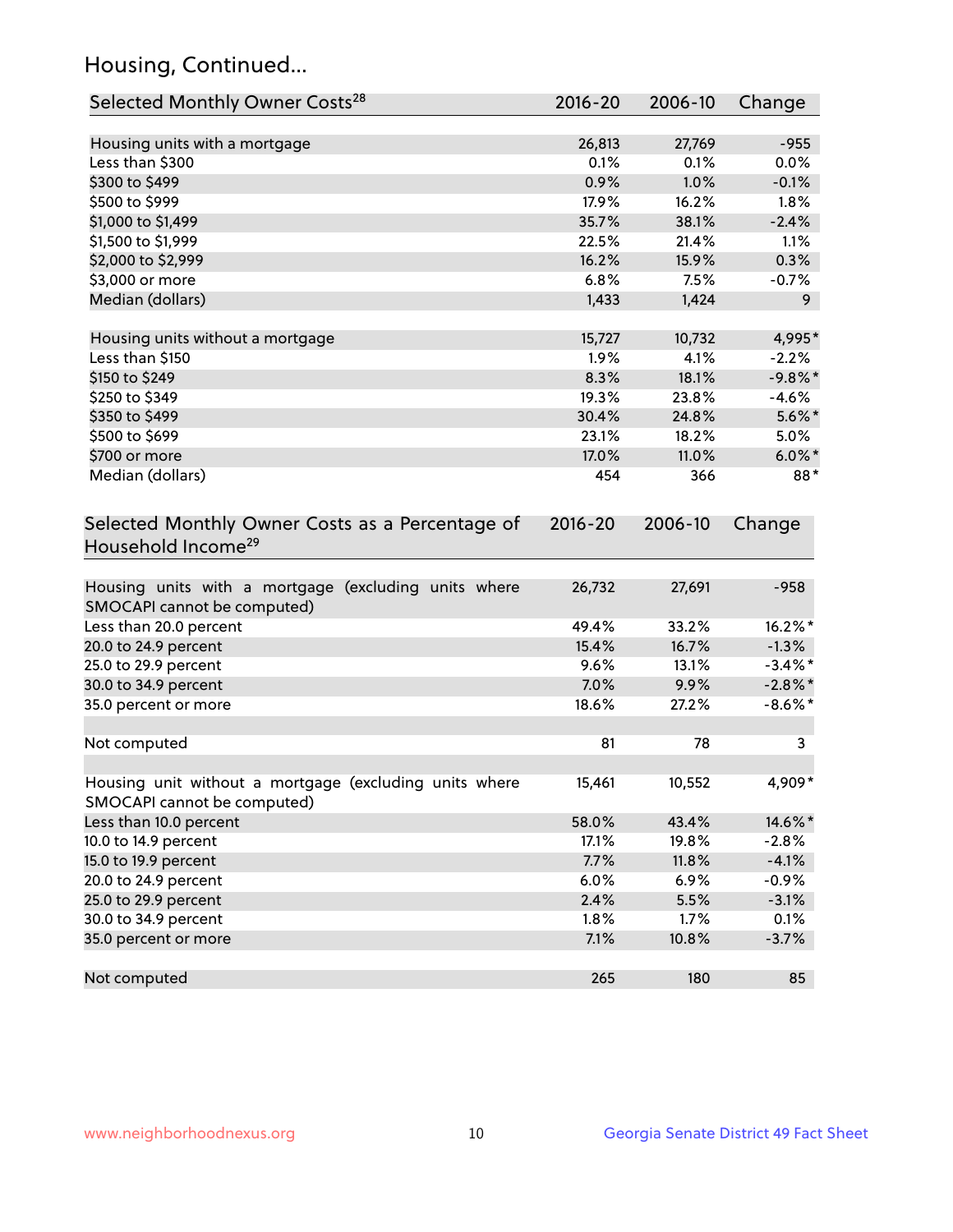#### Housing, Continued...

| Gross Rent <sup>30</sup>                                     | $2016 - 20$ | 2006-10 | Change     |
|--------------------------------------------------------------|-------------|---------|------------|
|                                                              |             |         |            |
| Occupied units paying rent                                   | 18,405      | 16,566  | $1,840*$   |
| Less than \$200                                              | 0.2%        | 1.8%    | $-1.6%$    |
| \$200 to \$499                                               | 4.6%        | 8.1%    | $-3.5%$    |
| \$500 to \$749                                               | 14.5%       | 28.1%   | $-13.5%$ * |
| \$750 to \$999                                               | 32.6%       | 39.5%   | $-7.0\%$ * |
| \$1,000 to \$1,499                                           | 36.4%       | 19.5%   | 16.9%*     |
| \$1,500 to \$1,999                                           | 6.9%        | 1.5%    | 5.4%       |
| \$2,000 or more                                              | 4.8%        | 1.4%    | 3.4%       |
| Median (dollars)                                             | 985         | 920     | $66*$      |
|                                                              |             |         |            |
| No rent paid                                                 | 992         | 1,348   | $-355$     |
|                                                              |             |         |            |
| Gross Rent as a Percentage of Household Income <sup>31</sup> | $2016 - 20$ | 2006-10 | Change     |
|                                                              |             |         |            |
| Occupied units paying rent (excluding units where GRAPI      | 18,206      | 16,269  | 1,937      |
| cannot be computed)                                          |             |         |            |
| Less than 15.0 percent                                       | 13.4%       | 12.3%   | 1.1%       |
| 15.0 to 19.9 percent                                         | 15.5%       | 12.3%   | 3.3%       |
| 20.0 to 24.9 percent                                         | 12.9%       | 14.4%   | $-1.5%$    |
| 25.0 to 29.9 percent                                         | 10.3%       | 11.1%   | $-0.8%$    |
| 30.0 to 34.9 percent                                         | 7.3%        | 8.6%    | $-1.4%$    |
| 35.0 percent or more                                         | 40.6%       | 41.3%   | $-0.7%$    |
|                                                              |             |         |            |

#### Not computed and the computed term in the computed of the computed computed the computed of the computed computed  $\sim$  453

#### Transportation

| Commuting to Work <sup>32</sup>           | 2016-20 | 2006-10 | Change    |
|-------------------------------------------|---------|---------|-----------|
|                                           |         |         |           |
| Workers 16 years and over                 | 88,476  | 72,810  | 15,666*   |
| Car, truck, or van - drove alone          | 78.8%   | 78.3%   | 0.6%      |
| Car, truck, or van - carpooled            | 12.0%   | 13.8%   | $-1.8%$   |
| Public transportation (excluding taxicab) | 0.5%    | 0.3%    | 0.2%      |
| Walked                                    | 1.2%    | 0.8%    | 0.4%      |
| Other means                               | $1.8\%$ | 2.4%    | $-0.6%$   |
| Worked at home                            | 5.7%    | 4.4%    | $1.2\%$ * |
|                                           |         |         |           |
| Mean travel time to work (minutes)        | 27.7    | 26.1    | $1.6*$    |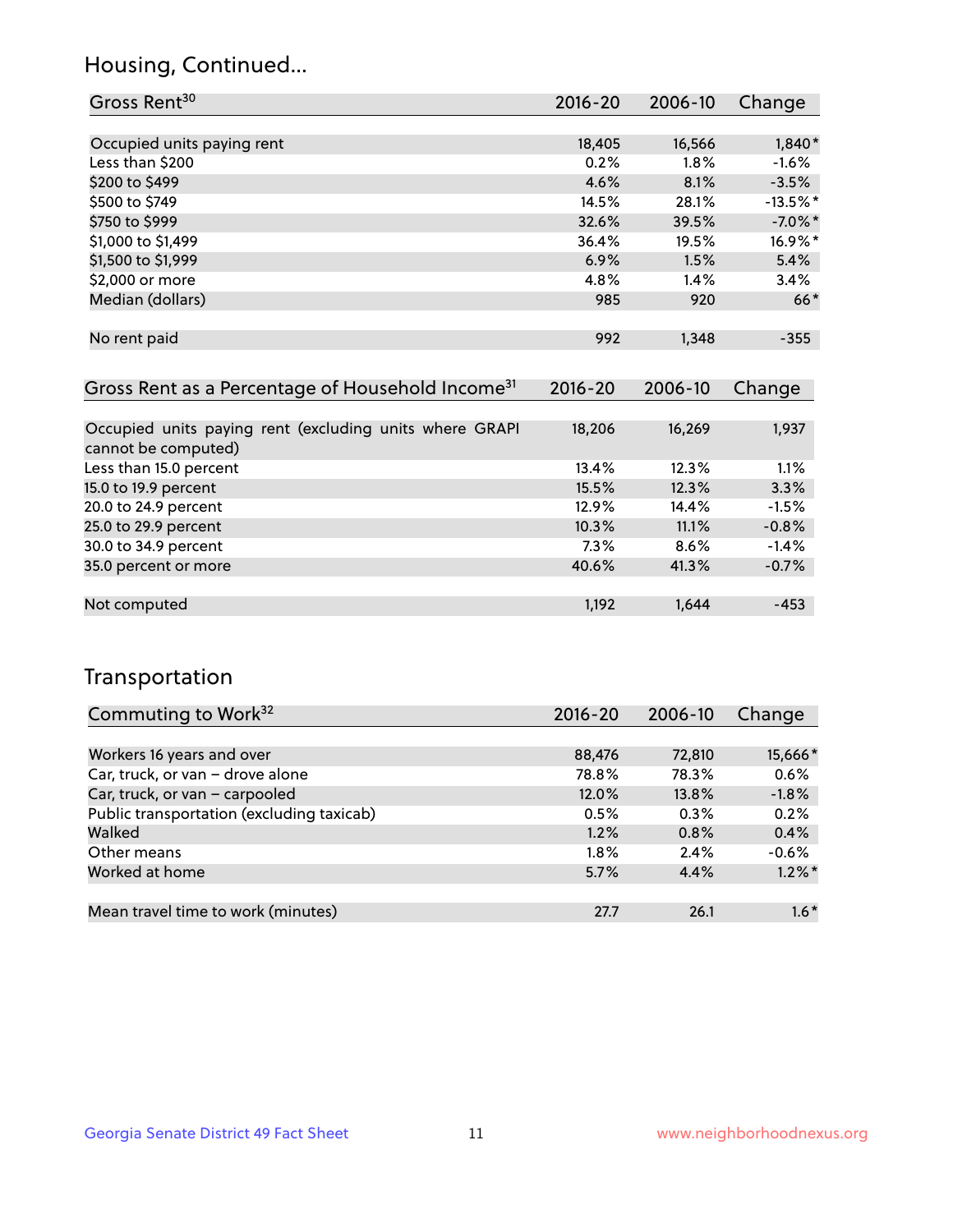# Transportation, Continued...

| Vehicles Available <sup>33</sup> | 2016-20 | 2006-10 | Change   |
|----------------------------------|---------|---------|----------|
|                                  |         |         |          |
| Occupied housing units           | 61.938  | 56,414  | $5,524*$ |
| No vehicles available            | 5.5%    | 5.7%    | $-0.2%$  |
| 1 vehicle available              | 27.1%   | 28.1%   | $-1.0%$  |
| 2 vehicles available             | 39.2%   | 39.8%   | $-0.5%$  |
| 3 or more vehicles available     | 28.1%   | 26.4%   | 1.7%     |

#### Health

| Health Insurance coverage <sup>34</sup>                 | 2016-20 |
|---------------------------------------------------------|---------|
|                                                         |         |
| Civilian Noninstitutionalized Population                | 187,027 |
| With health insurance coverage                          | 83.1%   |
| With private health insurance coverage                  | 63.6%   |
| With public health coverage                             | 30.7%   |
| No health insurance coverage                            | 16.9%   |
| Civilian Noninstitutionalized Population Under 19 years | 48,764  |
| No health insurance coverage                            | 9.8%    |
| Civilian Noninstitutionalized Population 19 to 64 years | 109,980 |
| In labor force:                                         | 85,993  |
| Employed:                                               | 82,992  |
| With health insurance coverage                          | 79.1%   |
| With private health insurance coverage                  | 76.6%   |
| With public coverage                                    | 4.3%    |
| No health insurance coverage                            | 20.9%   |
| Unemployed:                                             | 3,001   |
| With health insurance coverage                          | 54.1%   |
| With private health insurance coverage                  | 38.4%   |
| With public coverage                                    | 17.2%   |
| No health insurance coverage                            | 45.9%   |
| Not in labor force:                                     | 23,987  |
| With health insurance coverage                          | 66.5%   |
| With private health insurance coverage                  | 45.5%   |
| With public coverage                                    | 26.8%   |
| No health insurance coverage                            | 33.5%   |